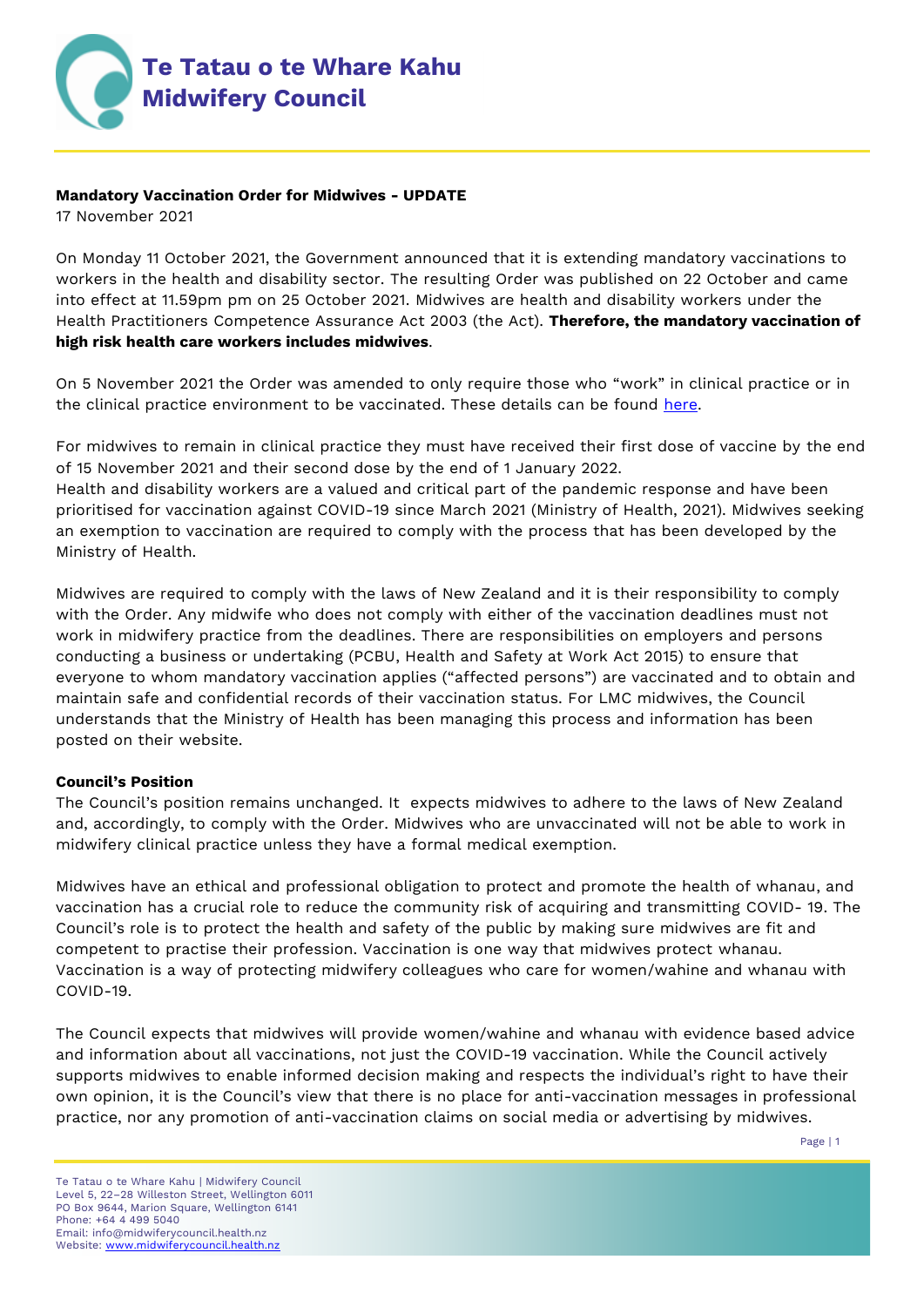

The Council has acted, and will continue to act, if complaints are received about midwives promoting anti-vaccination information or misinformation. Actions taken can include educating the midwife; requiring them to undergo a competence review; or referral to a professional conduct committee to investigate, with the possible outcome being charges laid before the Disciplinary Tribunal.

Regulatory questions and answers (in this document, "vaccinated" means vaccinated against COVID-19)

- **1. Can I work in clinical practice after 15 November 2021 if I am not vaccinated and do not have a medical exemption?** No.
- **2. Do I need to advise the Council of my vaccination status?**

No. The Council has no role in monitoring midwives' vaccination status and is not involved in directly investigating or enforcing compliance with this Order. Doing so is the responsibility of employers and other agencies.

# **3. Can I start work again if I change my mind and seek a vaccination?**

Yes, but you must comply with dose requirements and timeframes. You must also ensure you have a current practising certificate.

### **4. Can I choose to relinquish my practising certificate if I am not working?**

Yes, you can login to your MyMCANZ portal and apply for your status to be non-practising. If you decide to be vaccinated and return to work, you will need to contact the Council

### **5. What will happen with regards to requirements of the recertification programme?**

If you notify the Council that you are not practising, then the requirements of the Recertification Programme can be put on hold. If you decide to become vaccinated at a time in the future, then due dates for requirements can be adjusted.

# **6. I hold a midwifery practising certificate but work in regulation/education/research/policy. Do I need to be vaccinated?**

The COVID 19 Public Health Response (Vaccinations) Order dated 22 October 2021 required all midwives to be vaccinated. Changes to the Order which came into effect on 5 November 2021 now only require those who "work" in clinical practice and in the clinical practice environment to be vaccinated. Midwives are referred to the Order for the specifics of those requirements. Midwives are also referred to the Council policy on practising certificates which provides the Council's definition of practice and the need for a practising certificate which can be found [here.](https://www.midwiferycouncil.health.nz/common/Uploaded%20files/Policies/APC%20policy.pdf)

### **7. How is the Midwifery Council involved in this Order?**

This Order has been put in place by the Government, not the Midwifery Council. The Council expects midwives to comply with the laws of New Zealand.

### **8. Will the Council cancel my APC or suspend me if I am not vaccinated at the required timeframes?**